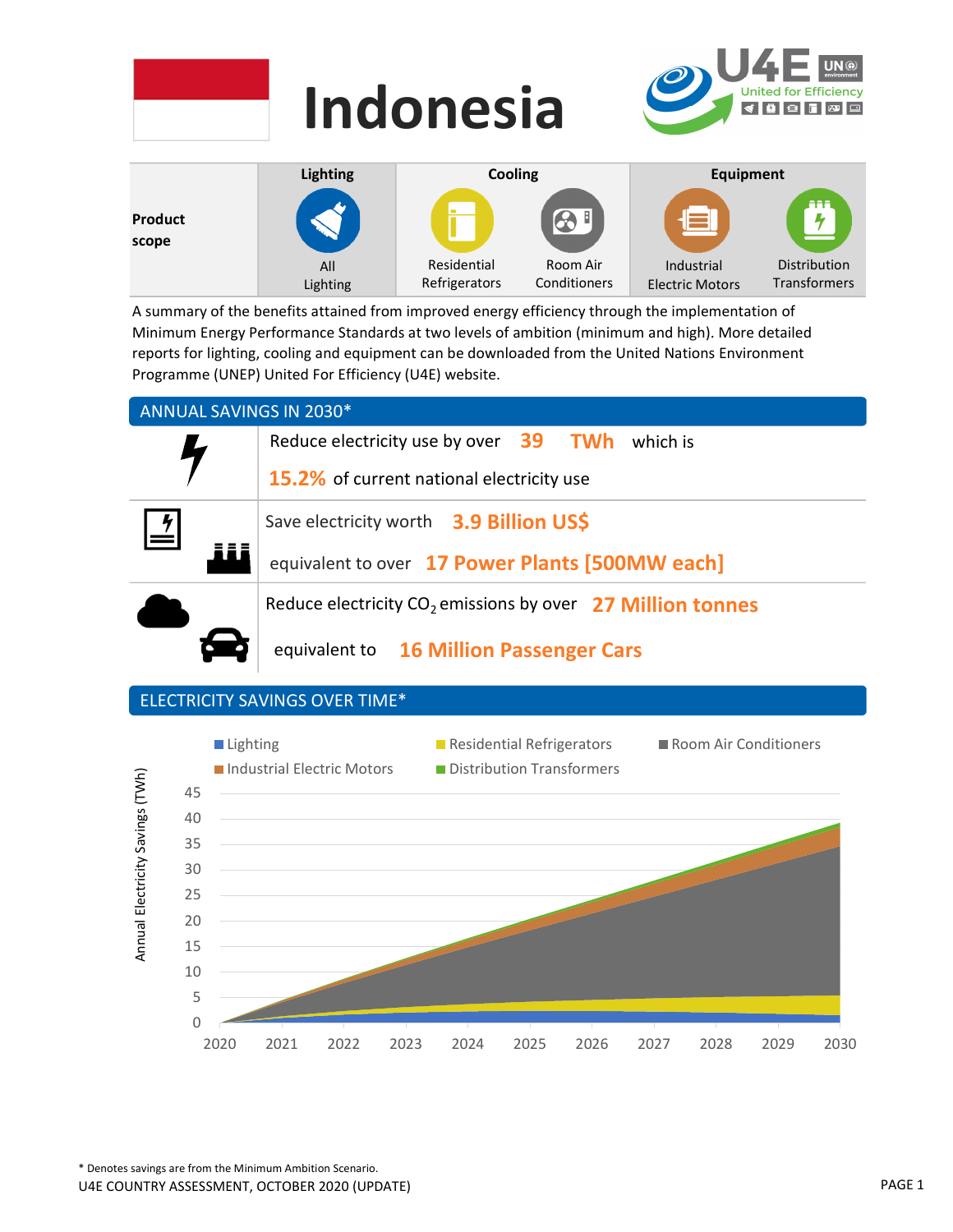# AND EVEN MORE BENEFITS



### THE MORE AMBITIOUS THE REGULATION, THE MORE SAVINGS ARE POSSIBLE



#### MEET GLOBAL CLIMATE GOALS BY SIGNIFICANTLY DECREASED EMISSIONS



### OTHER BENEFITS ACHIEVED IN 2030\*



Reduced annual electricity subsidies by 1.1 Billion US\$

 $\frac{1}{2}$  Reduced cumulative direct GHG emissions by 2 Million tonnes

- -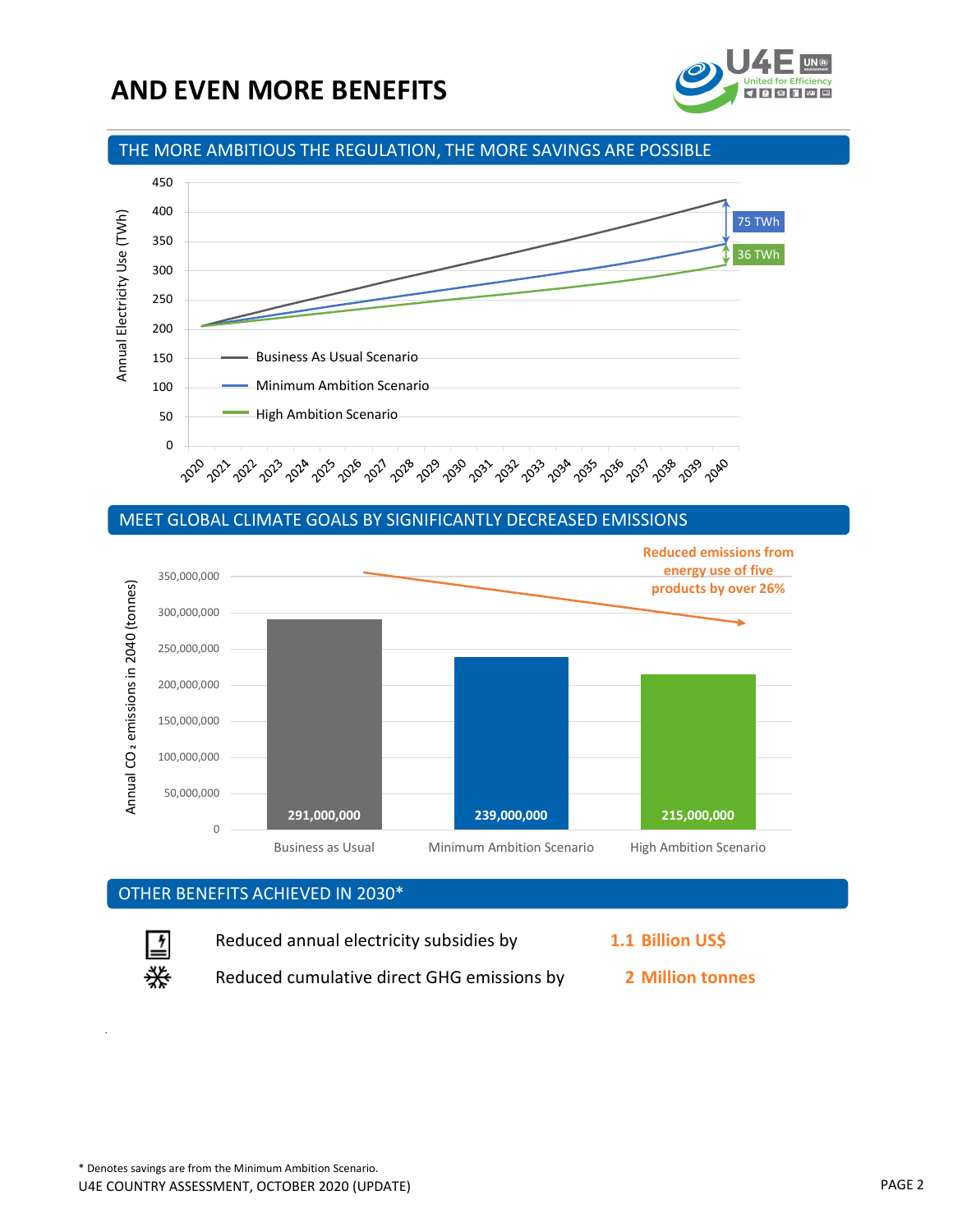# DETAILED BENEFITS



|                           | ANNUAL SAVINGS IN 2030 AND 2040*           |          |      |                                     |       |                                        |                       |                                             |       |                                            |       |  |
|---------------------------|--------------------------------------------|----------|------|-------------------------------------|-------|----------------------------------------|-----------------------|---------------------------------------------|-------|--------------------------------------------|-------|--|
|                           |                                            | Lighting |      | Cooling<br>F                        |       | $\odot$                                | <b>Equipment</b><br>且 |                                             | Ë     |                                            |       |  |
|                           |                                            |          |      | <b>Residential</b><br>Refrigerators |       | <b>Room Air</b><br><b>Conditioners</b> |                       | <b>Industrial</b><br><b>Electric Motors</b> |       | <b>Distribution</b><br><b>Transformers</b> |       |  |
|                           |                                            | 2030     | 2040 | 2030                                | 2040  | 2030                                   | 2040                  | 2030                                        | 2040  | 2030                                       | 2040  |  |
|                           | <b>Electricity (GWh)</b>                   | 1,600    | 39   | 3.900                               | 7,600 | 29,000                                 | 57.000                | 3,700                                       | 8,200 | 900                                        | 2,200 |  |
| $\mid \frac{1}{2}$<br>$=$ | <b>Electricity Bills</b><br>(Million US\$) | 160      | 3.9  | 390                                 | 760   | 2.900                                  | 5.700                 | 370                                         | 820   | 90                                         | 220   |  |
|                           | <b>CO2 Emissions</b><br>(Thousand tonnes)  | 1,100    | 28   | 2,800                               | 5,400 | 21,000                                 | 41,000                | 2,600                                       | 5,800 | 640                                        | 1,600 |  |

### CUMULATIVE SAVINGS BY 2030 AND 2040\*

|                                            | <b>Lighting</b> |      | Æ                                   |      | Cooling<br>$\odot$                     |      | Equipment<br>o                              |      | Ö                                          |      |
|--------------------------------------------|-----------------|------|-------------------------------------|------|----------------------------------------|------|---------------------------------------------|------|--------------------------------------------|------|
|                                            |                 |      | <b>Residential</b><br>Refrigerators |      | <b>Room Air</b><br><b>Conditioners</b> |      | <b>Industrial</b><br><b>Electric Motors</b> |      | <b>Distribution</b><br><b>Transformers</b> |      |
|                                            | 2030            | 2040 | 2030                                | 2040 | 2030                                   | 2040 | 2030                                        | 2040 | 2030                                       | 2040 |
| <b>Electricity (TWh)</b>                   | 20              | 24   | 20                                  | 81   | 160                                    | 620  | 20                                          | 80   | 4.7                                        | 20   |
| <b>Electricity Bills</b><br>(Billion US\$) | 2.0             | 2.4  | 2.0                                 | 8.1  | 16                                     | 62   | 2.0                                         | 8.0  | 0.5                                        | 2.0  |
| <b>CO2 Emissions</b><br>(Million tonnes)   | 14              | 17   | 14                                  | 58   | 110                                    | 440  | 14                                          | 57   | 3.3                                        | 14   |

## CONTRIBUTION TO CUMULATIVE ELECTRICITY USE BY 2040